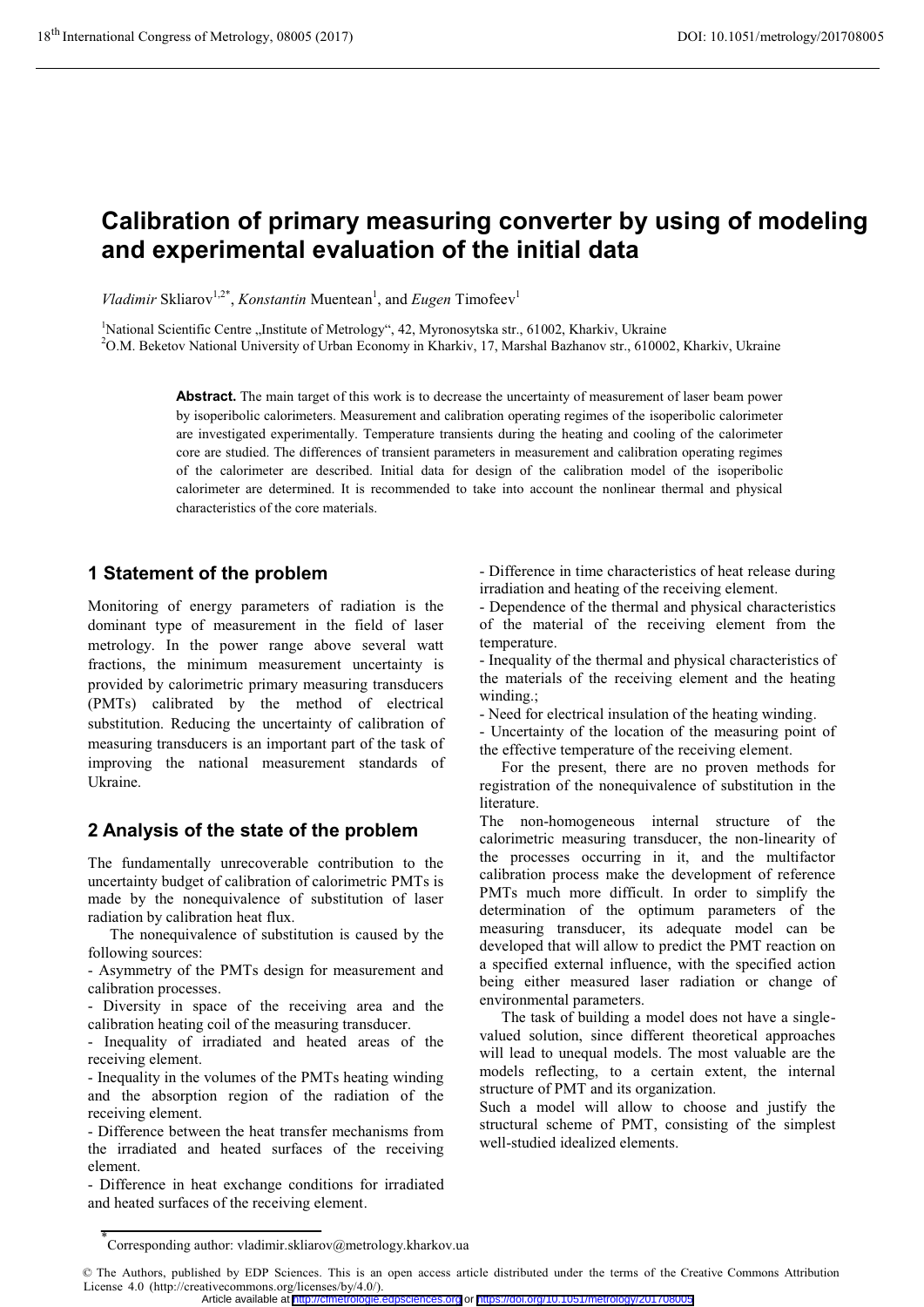## **3 Target of the work**

The target of this work is to obtain the initial information for building a model of a measuring transducer by experimental determining the parameters of the laser radiation power measurement process and the PMT calibration process.

#### **4 Description of the experiment**

The measurement process of the laser radiation power consists in applying the measured radiation to the PMT receiving element, waiting for the end of the transient process, and measuring the output signal of the thermocouple battery. The calibration process differs from the measurement process only in that the calibration thermal flux generated by the internal electric heater is applied to the receiving element instead of the measured optical radiation.

An experimental study of a calorimetric PMT was carried out at the installation shown in Fig. 1, which included ATC-C3000-500-AMF-ATS-03H diode laser  $(\lambda = 0.806 \text{ }\mu\text{m})$  with LDD-10 control device, DM 3559 and DT-830B multimeters, JPS-3030 calibration voltage source and a computer.



Fig. 1. The scheme of the experimental installation 1 - laser, 2 - PMT, 3 - DM 3559 millivolt meter, 4 - computer, 5 - DT-830B multimeters, 6 – voltage source.

The experimental procedure involved applying optical radiation of a constant power to the PMT receiving element and recording the voltage quantity  $U_i$  of the PMT output electric signal from the moment the radiation was applied until the setting of the PMT stationary thermal regime. After reaching the steadystate thermal regime, the radiation source was turned off and the PMT output signal was registered until the moment of complete cooling of the receiving element. Then the power of the optical radiation was changed and the heating-cooling measurement cycle, and the recording of the PMT output signal were repeated.

The similar measurement cycle was performed when the calibrated heat flux was applied to the PMT receiving element.

An essential condition for recording the PMT output signal is the equidistance of the measurement moments in time. The measurement period was set by the internal generator of the multimeter and was 0.393 s.

The typical graphs of the recorded transient processes are shown in Fig. 2.



Fig. 2. The change in the output signal of the calorimetric transducer during the measurement cycle.

It is known from the theory [1] that transient processes in linear systems of the *n*-th order, which arise under external influence approximated by the Heaviside step function, are described by the sum of *n* exponents. From this, it follows that any linear system can be represented in the form of a model containing some set of simplest structural elements of the first order.

In accordance with the above, processing of the accumulated data array [2] was conducted in order to obtain correct values of equivalent time constants for transient processes.

The well-known procedure for approximating the experimental graphs of the studied transient processes by an exponential polynomial [3] proved to be ineffective, since it did not allow us to filter out the failed and noisy results of measurements, and, most importantly, due to the proximity of the transient process to the exponential, the matrix of the coefficients of the normal equations was close to degenerate one distorted by malfunctions and noise, and, consequently, the roots of the normal equations were calculated with a large error, which leaded to an unacceptably large error in determining the time constants.

The direct calculation of the time constant of the transient process when heating (cooling) of the PMT receiving element was more effective by the following algorithm:

- By the array of quantities *Ui* measured during the transient process, the array of quantities  $\Delta U_i = U_{i+1} - U_i$ was calculated.

- By the array of quantities  $\Delta U_i$ , the array of quantities *lnΔU<sup>i</sup>* was calculated.

- By the array of quantities *lnΔUi*, the array of quantities  $\Delta F_i = ln\Delta U_{i+1} - ln\Delta U_i$  was calculated.